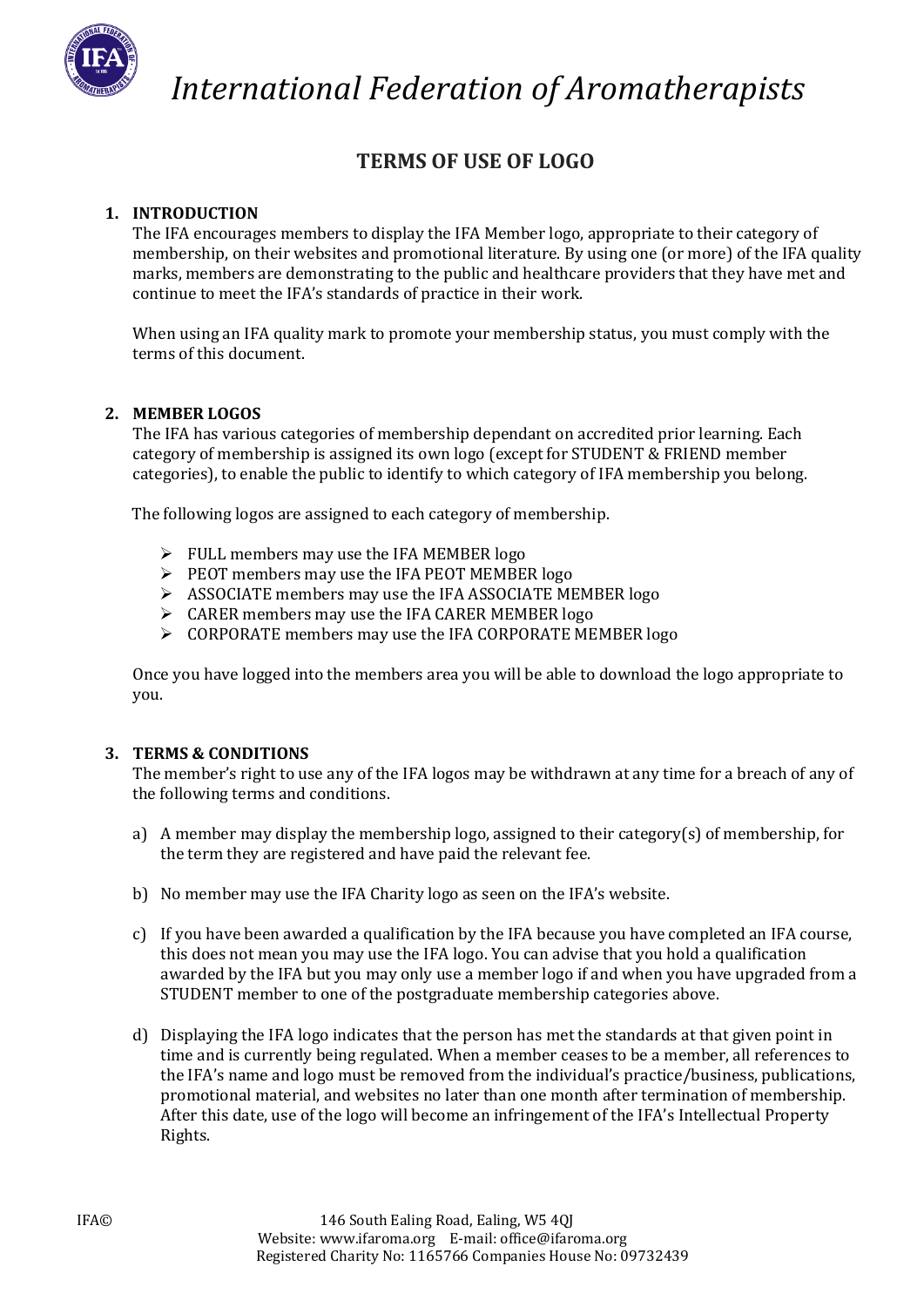

# *International Federation of Aromatherapists*

- e) Subject to the terms and conditions outlined, the members' logo may be displayed on your website and promotional material. For example: leaflets, printed matter, publications, flyers, magazine supplements for newspapers, magazine periodicals, posters and pamphlets, provided that:
	- i. The logo is used as a secondary logo to your business/practice/corporate logo.
	- ii. The logo is not displayed next to any material unconnected to aromatherapy and specifically your qualification, in connection with course promotion (which could be perceived as the IFA have approved the course), or next to other practitioners that are not registered with the IFA.

For the avoidance of doubt, it is acceptable for you to display the IFA logo at the bottom of your website alongside other badges of accreditation.

- f) Use of any of the IFA logos cannot bring or threaten to bring the IFA into disrepute. For clarity, and to to prevent any misunderstanding - the IFA logo may not:
	- i. Be used on or to produce merchandise which the IFA provides to member's through the IFA shop.
	- ii. Be placed on any products commercial or otherwise, as the IFA does not endorse products of any kind.
	- iii. Be used or incorporated in any way into letterheads, which might suggest the contents of letters is written by the IFA.
	- iv. Be used or incorporated into the member's business/practice/corporate logo.
- g) The member may not include or in any way incorporate the IFA's name whether in full, shortened or as initials, as an aspect of or part of their business name, practice name, logo, or domain name(s), website address, email address, or social network site addresses e.g. Facebook, Instagram, weibo or any other such similar media.
- h) The member may not include or in any way incorporate the IFA's name whether in full, shortened or as initials on banners, flags, badges or other promotional or commercial merchandise or products.
- i) The member may not include or in any way incorporate the IFA's name or logo whether in full, shortened or as initials on certificates, giving the false and misleading impression that the IFA has sanctioned or authorised the certificate.
- j) The member will not use or insert the logo into any event publicity, which could imply the IFA's endorsement and/or involvement in the event.
- k) The logo may be changed in size but not adapted or changed from its original form. The IFA pantone colour is PMS 286 and must always be published in the same colour.

### **4. MONITORING**

The IFA will monitor the use of it's logo to ensure compliance with its conditions of use.